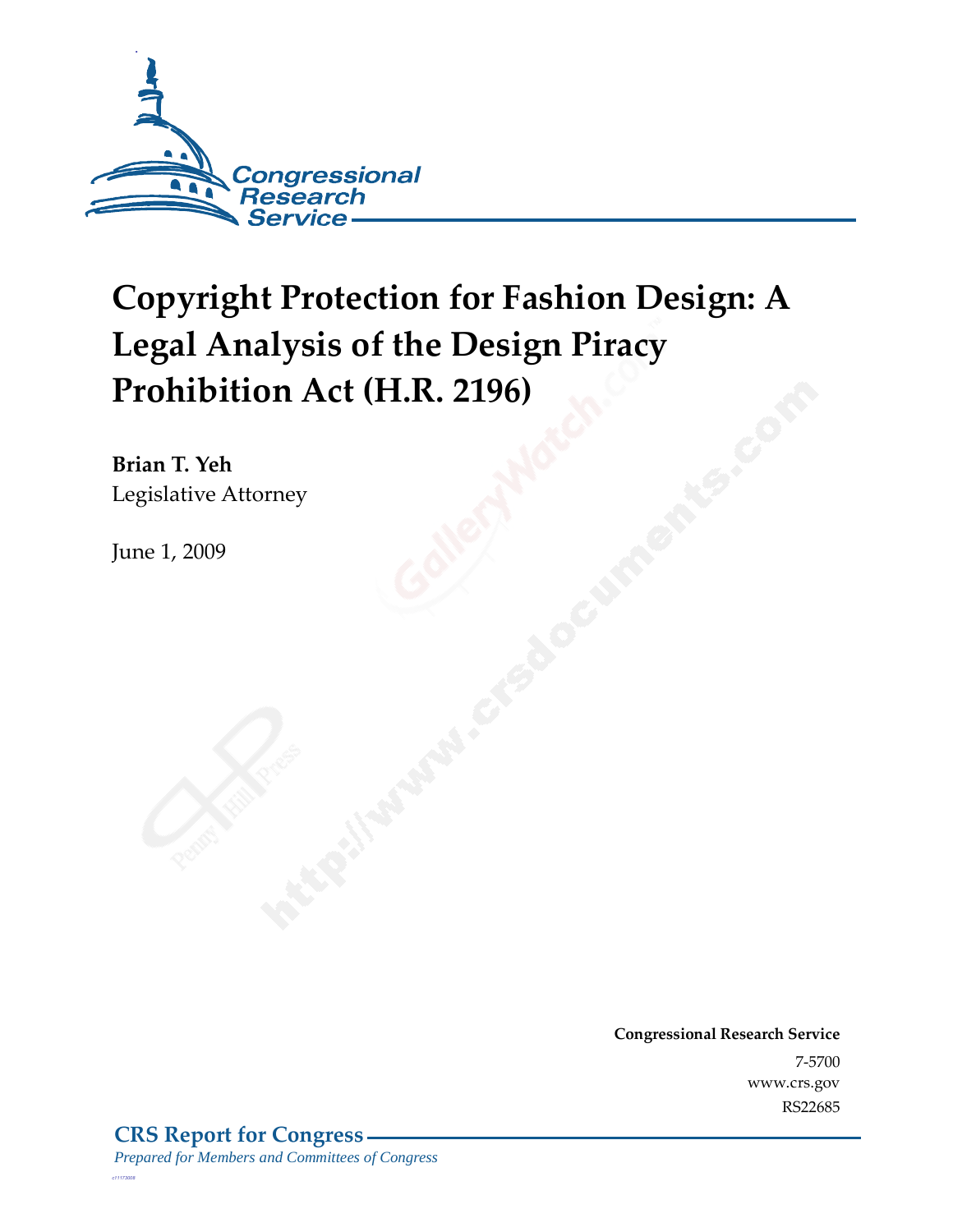## **Summary**

.

Fashion design does not currently receive explicit protection under U.S. copyright law. Limited avenues for protection of certain types of apparel designs can be found through trademark and patent law, though proponents of copyright protection for fashion design argue that these limited means are insufficient. Legislation has been introduced in the  $111<sup>th</sup>$  Congress, the Design Piracy Prohibition Act (H.R. 2196), that would amend the U.S. Copyright Act to provide a three-year term of protection for fashion designs upon registration with the U.S. Copyright Office. An application for registration of the design must be made within six months after the date on which the design is first made public by the designer in the United States or a foreign country. Similar bills to protect fashion design were introduced in the  $110^{th}$  Congress (H.R. 2033, S. 1957) and the  $109<sup>th</sup> Congress$  (H.R. 5055), but they were not enacted.

The Design Piracy Prohibition Act would offer copyright protection for the appearance of an article of apparel as well as its ornamentation. The legislation broadly defines the term "apparel" to mean the following: clothing (including undergarments, outerwear, gloves, footwear, and headgear), handbags, purses, wallets, duffel bags, suitcases, tote bags, belts, and eyeglass frames. It would deny protection to fashion design that had been embodied in a useful article that was made public by the designer in the United States or a foreign country more than six months before the date of the application for registration with the U.S. Copyright Office.

H.R. 2196 would prohibit the creation, importation, sale, or distribution of any article the design of which has been copied from a protected fashion design (or from an image of it), without the consent of the registered design owner. Such activity would be considered an infringement of the fashion design owner's rights, and the adjudged infringer would be subject to damages of the greater of \$250,000 or \$5 per copy. The bill provides several limitations on infringement liability: (1) if the allegedly infringing article is original and not closely and substantially similar in overall visual appearance to the protected design; (2) if the allegedly infringing article reflects a trend (defined by the bill as a newly popular concept or idea expressed in a wide variety of designs of apparel that are in immediate demand); or (3) if the allegedly infringing article is the result of independent creation. In addition, the bill expressly states that an infringing article is *not* an illustration or picture of a protected design in an advertisement, book, periodical, newspaper, photograph, broadcast, motion picture, or similar medium.

The bill would require the Register of Copyrights to establish and maintain an electronically searchable database of protected fashion designs. Such database would contain contact information of the owners of the fashion designs, the name of the useful article embodying the design, the date the design was first made public, and other information that the Register may require. The legislation would require that such database be made available to the public without a fee or other access charge.

This report analyzes the amendments that the Design Piracy Prohibition Act would make to the Copyright Act to provide for fashion design protection. It also summarizes arguments both in favor of and against extending such protection.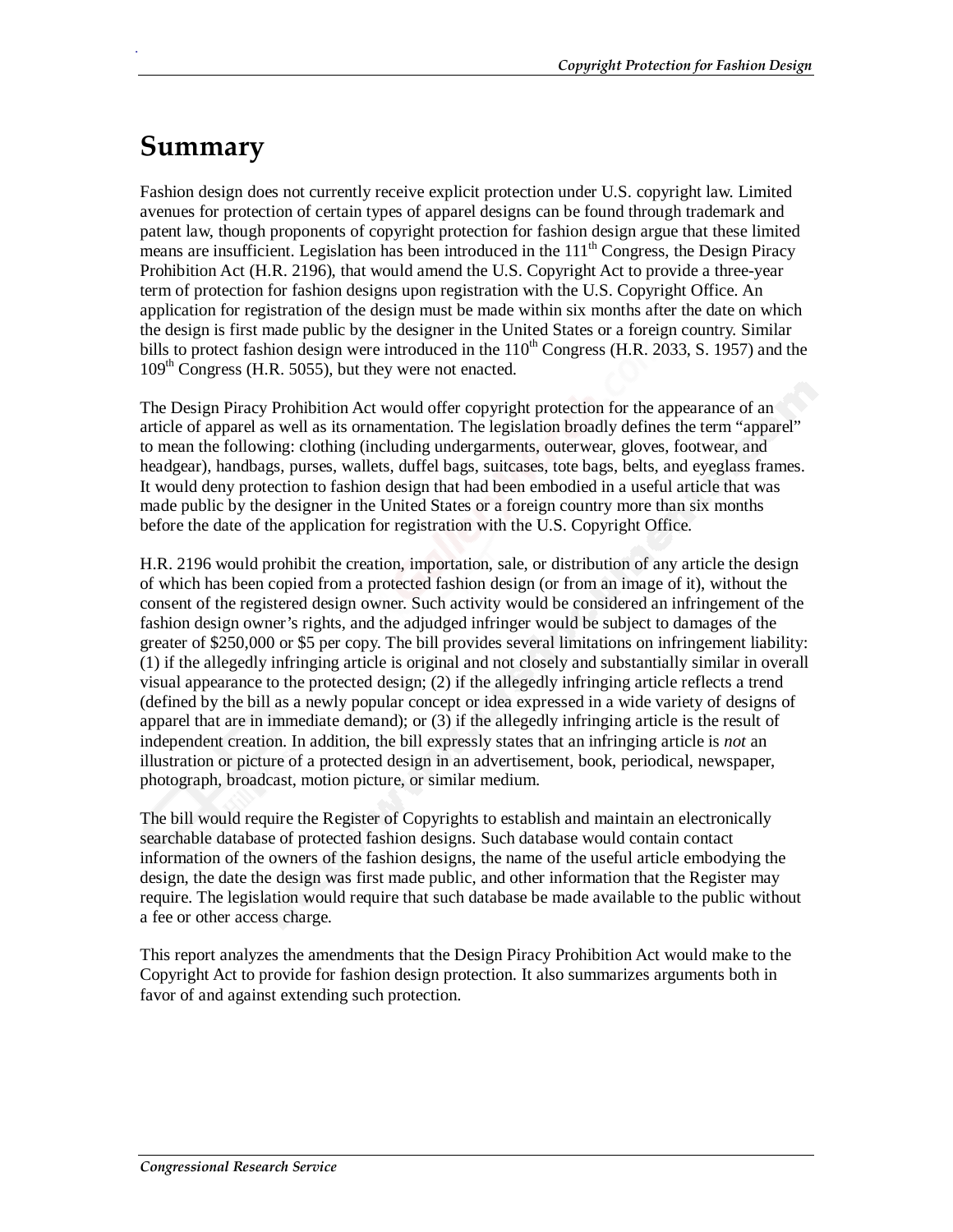## **Contents**

#### Contacts

|--|--|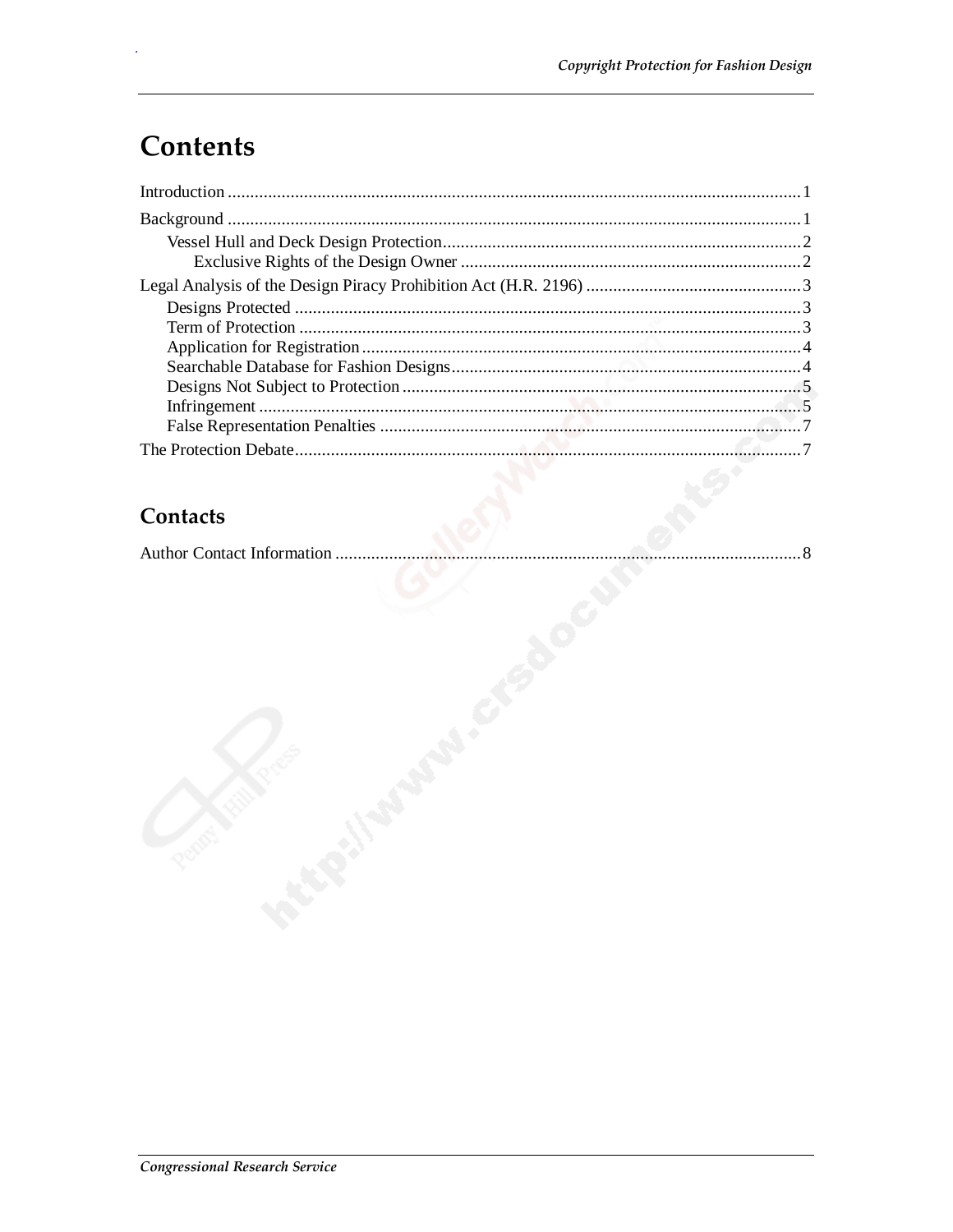### **Introduction**

.

U.S. copyright law does not protect useful articles, and copyright protection has been denied to fashion designs because clothing garments have traditionally been viewed as useful articles basic items of necessity having utilitarian value—rather than as artistic creations. However, Chapter 13 of the U.S. Copyright Act does specify protection for the designs of one category of useful articles, the designs of boat hulls. H.R. 2196, the Design Piracy Prohibition Act, was introduced in the  $111<sup>th</sup>$  Congress by Representative Delahunt on April 30, 2009. The bill would amend Chapter 13 of the Copyright Act to extend design protection to fashion design. Similar legislation was considered but not enacted by the  $110^{th}$  Congress (H.R. 2033, S. 1957) and the  $109^{th}$  Congress (H.R. 5055)<sup>2</sup>.

### **Background**

The Copyright Act (the Act) defines a "useful article" as "an article having an intrinsic utilitarian function that is not merely to portray the appearance of the article or to convey information."<sup>3</sup> If the function of an article is found to be inherently utilitarian, rather than exclusively aesthetic or informational, then the article cannot be protected under U.S. copyright law. Although useful articles cannot be protected in and of themselves, certain aesthetic or creative aspects of such articles can receive protection. Designs of useful articles can be protected under copyright law "only if, and only to the extent that, such design incorporates pictorial, graphic, or sculptural features that can be identified separately from, and are capable of existing independently of, the utilitarian aspects of the article."<sup>4</sup> Because "pictorial, graphic, and sculptural" works are eligible for copyright protection under  $\S 102$  of the Act,<sup>5</sup> protection is permitted for aspects of a utilitarian article that fall into this category and can be physically or conceptually separable from the utilitarian aspects of the article.<sup>6</sup> The U.S. Copyright Office describes this "separability test" as an "extremely limited" means of protecting the designs of useful articles, as courts have excluded most industrial designs from copyright protection.<sup>7</sup>

1

<sup>1</sup> A hearing on H.R. 2033 and related matters was held on Feb. 14, 2008, *Design Law: Are Special Provisions Needed to Protect Unique Industries?: Hearing Before the House Subcomm. on Courts, the Internet, and Intellectual Property,*  $110^{th}$  Cong.,  $2^{nd}$  Sess. (2008).

<sup>2</sup> A hearing on H.R. 5055 was held on July 27, 2006, *A Bill to Provide Protection for Fashion Design: Hearings Before the House Subcomm. on Courts, the Internet, and Intellectual Property, 109<sup>th</sup> Cong., 2<sup>nd</sup> sess. (2006) [hereinafter* Hearings].

 $3$  17 U.S.C. § 101.

<sup>4</sup> *Hearings*, *supra* footnote 2 (statement of the U.S. Copyright Office) (citing 17 U.S.C. § 101).

 $5$  17 U.S.C. § 102(a)(5).

<sup>6</sup> *See* Chosun, Int'l, Inc. v. Chrisha Creations, Ltd., 413 F.3d 324 (2d Cir. 2005) (holding that it is at least possible that elements of plush sculpted animal Halloween costumes are separable from the overall design of the costume and therefore eligible for copyright protection).

<sup>7</sup> *Hearings*, *supra* footnote 2 (statement of the U.S. Copyright Office) (citing Brandir Int'l, Inc. v. Cascade Pacific Lumber Co., 834 F.2d 1142 (2d Cir. 1987) (holding that a bicycle rack derived from wire sculptures was a product of industrial design and therefore not protectable, because its "[f]orm and function are inextricably intertwined"); Norris Indus. v. International Tel. and Tel. Corp.,  $696$  F.2d  $918$  ( $11<sup>th</sup>$  Cir. 1983) (holding that wire-spoked wheel covers for automobiles were not copyrightable because they are useful articles without separable features)).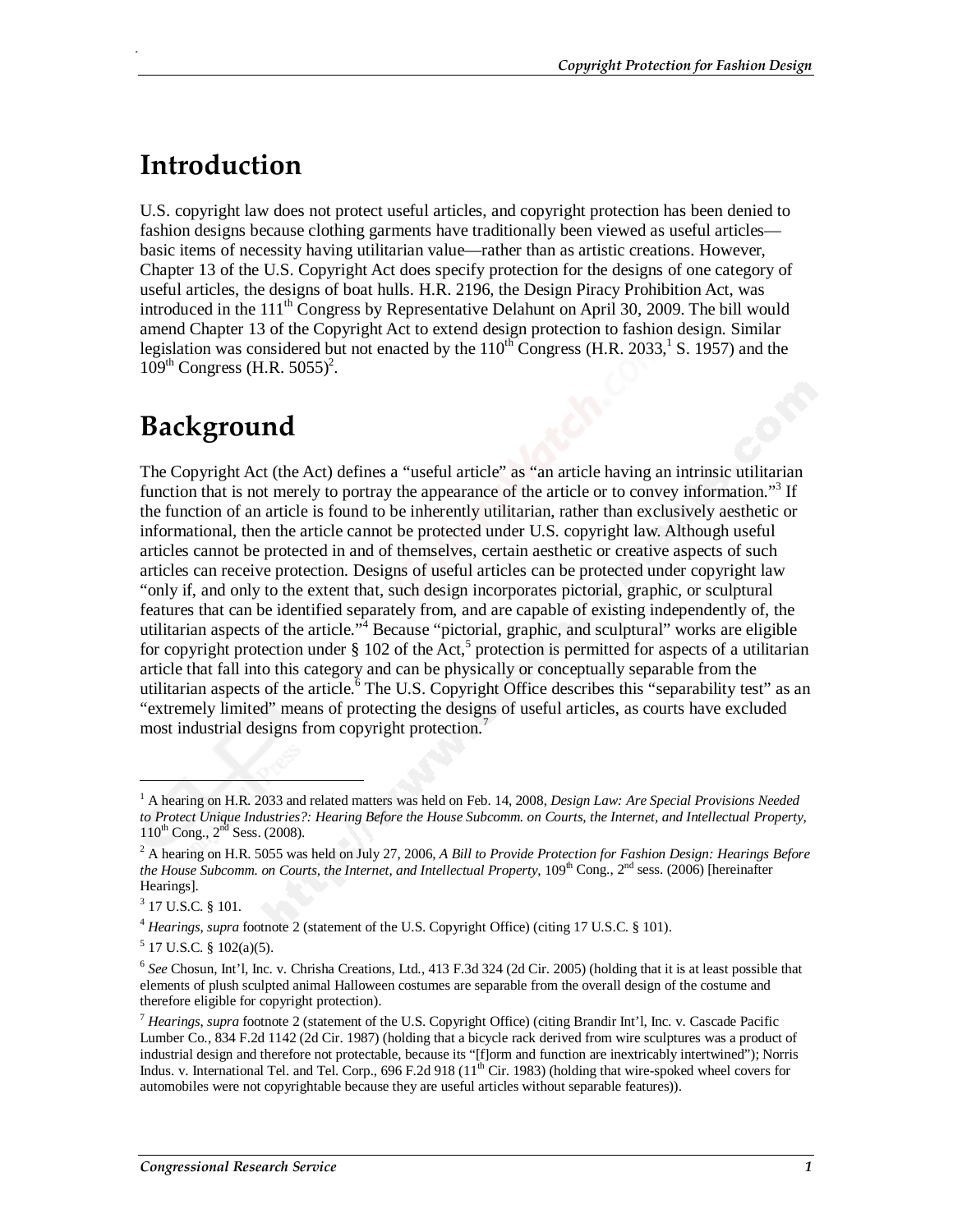Both the patent and trademark law regimes provide limited means for protecting fashion design.<sup>8</sup> Under the concept of trade dress (part of trademark law), a fashion design can be protected in cases where the product has gained a reputation among consumers as being identifiable with a particular market source.<sup>9</sup> Under patent law, design patents could also be a potential means for protection.10 However, commentators have noted the potential shortcomings of each of these approaches. $11$ 

#### **Vessel Hull and Deck Design Protection**

The design protection for vessel hulls and decks<sup>12</sup> in the Copyright Act is a unique, specially carved-out area of protection for designs of useful articles. Chapter 13 of the Act provides protection for vessel hull or deck designs for a period of 10 years;<sup>13</sup> such protection is granted if the application for registration of the design is made within two years from the date on which the design is first made public.<sup>14</sup> A design is considered to have been made public "when an existing" useful article embodying the design is anywhere publicly exhibited, publicly distributed, or offered for sale or sold to the public by the owner of the design or with the owner's consent."<sup>15</sup>

#### **Exclusive Rights of the Design Owner**

Under Section 1308 of the Copyright Act, the owner of a protected design "has the exclusive right to (1) make, have made, or import, for sale or for use in trade, any useful article embodying that design; and (2) sell or distribute for sale or for use in trade any useful article embodying that  $design.^{"16}$ 

If design protection under Chapter 13 of the Copyright Act were expanded to include fashion designs, fashion design owners would be granted the exclusive right to place their designs on the marketplace, and to thereby prevent others from creating, importing, selling, or distributing an

<u>.</u>

.

<sup>8</sup> For more information, *see* CRS Report RL34559, *Intellectual Property in Industrial Designs: Issues in Innovation and Competition*, by John R. Thomas.

<sup>9</sup> *See* Samara Bros. v. Wal-Mart Stores, 529 U.S. 205 (2000) (holding that a product design, specifically that for children's clothing, could be protected under federal trademark law if it were found to have acquired recognition among consumers as being associated with a particular source).

<sup>10</sup> *See* 35 U.S.C. § 171.

<sup>&</sup>lt;sup>11</sup> *Hearings, supra* footnote 2 (statement of the U.S. Copyright Office) (noting that "design patents are difficult and expensive to obtain, and entail a lengthy examination process," and that trademark law only protects those product configurations that identify the source of the product, while the other aspects are not protected, and any trademark protection is only against uses of the design that create at least a substantial likelihood of customer confusion).

 $12$  A "vessel" is defined as "a craft that is designed and capable of independently steering a course on or through water through its own means of propulsion; and that is designed and capable of carrying and transporting one or more passengers." A "hull" is "the exterior frame or body of a vessel, exclusive of the deck, superstructure, masts, sails, yards, rigging, hardware, fixtures, and other attachments." A "deck" is "the horizontal surface of a vessel that covers the hull, including exterior cabin and cockpit surfaces, and exclusive of masts, sails, yards, rigging, hardware, fixtures, and other attachments." 17 U.S.C. § 1301, as amended by the Vessel Hull Design Protection Amendments of 2008, P.L. 110-434.

<sup>13</sup> *Id.* § 1305(a).

<sup>14</sup> *Id.* § 1310(a).

 $^{15}$  *Id.* § 1310(b).

<sup>16</sup> *Id.* § 1308.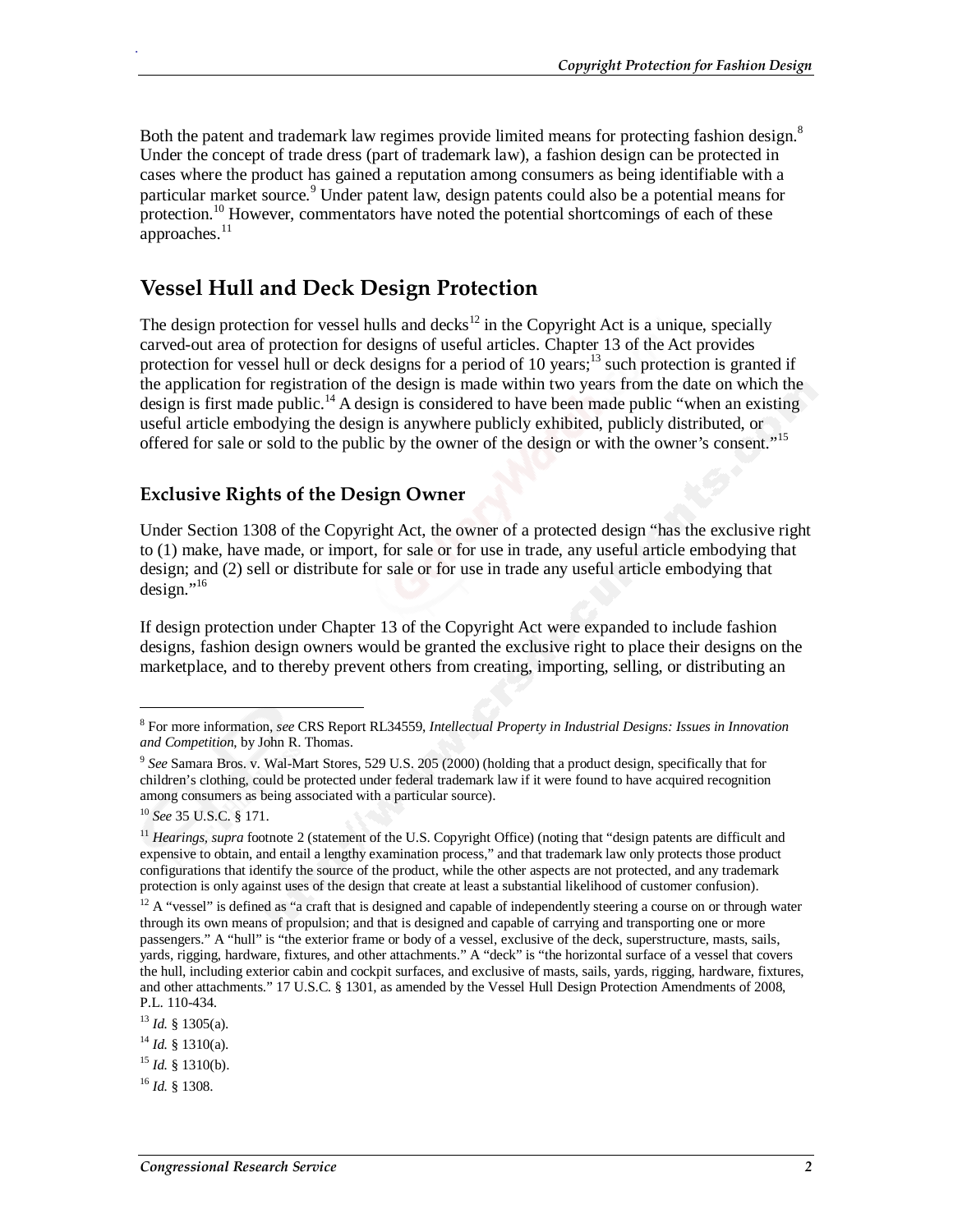article of apparel the design of which has been copied from a protected design without the authorization of the registered design owner.

## **Legal Analysis of the Design Piracy Prohibition Act (H.R. 2196)**

#### **Designs Protected**

As discussed above, Chapter 13 of the Copyright Act, entitled "Protection of Original Designs," is currently limited to vessel hull designs.<sup>17</sup> Section 1301 of the Act grants protection to the designer or other owner of an original design of a "useful article" that makes the article's appearance attractive or distinctive to the buying public.<sup>18</sup> The definition subsection of § 1301 first explains what makes a design original,<sup>19</sup> and then limits the definition of "useful article" to a vessel hull or deck.<sup>20</sup> H.R. 2196 would amend the definition of "useful article" by adding the provision "or an article of apparel," in order to protect the design of apparel under the Act.<sup>21</sup> To the end of the definition section, the bill would add the definitions for "fashion design," $^{22}$ "design,"<sup>23</sup> "trend,"<sup>24</sup> and "apparel." The definition of "apparel" is broad, encompassing articles of men's, women's, and children's clothing, including undergarments, and outerwear, gloves, footwear, and headgear. Additionally, the term covers handbags, purses, wallets, duffel bags, suitcases, tote bags, belts, and eyeglass frames, rendering these items eligible for protection.<sup>25</sup>

#### **Term of Protection**

H.R. 2196 would amend the Copyright Act to prescribe a three-year term of protection for fashion designs.<sup>26</sup> The Act currently specifies a 10-year term of protection for vessel hulls and decks.<sup>27</sup> Proponents of legislation to protect fashion design assert that a three-year term is sufficient because its purpose is to protect high end "haute couture" designs when they are first sold at

1

.

<sup>23</sup> *Id.* ("The term 'design' includes fashion design, except to the extent expressly limited to the design of a vessel.").

<sup>25</sup> *Id.* 

<sup>&</sup>lt;sup>17</sup> *Id.* § 1301.<br><sup>18</sup> *Id.* § 1301(a)(1).

<sup>&</sup>lt;sup>19</sup> *Id.* § 1301(b)(1) ("A design is 'original' if it is the result of the designer's creative endeavor that provides a distinguishable variation over prior work pertaining to similar articles which is more than merely trivial and has not been copied from another source.").

 $^{20}$  *Id.* § 1301(b)(2).

<sup>&</sup>lt;sup>21</sup> H.R. 2196, § 2(a)(2)(A).

<sup>&</sup>lt;sup>22</sup> Id. § 2(a)(2)(B) ("A 'fashion design' – is the appearance as a whole of an article of apparel, including its ornamentation, and includes original elements of the article of apparel or the original arrangement or placement of original or non-original elements as incorporated in the overall appearance of the article of apparel.").

<sup>&</sup>lt;sup>24</sup> *Id.* ("In the case of a fashion design, the term 'trend' means a newly popular concept, idea, or principle expressed in, or as part of, a wide variety of designs of articles of apparel that create an immediate amplified demand for articles of apparel embodying that concept, idea, or principle.").

<sup>26</sup> *Id.* at § 2(d), amending 17 U.S.C. § 1305(a).

 $27$  17 U.S.C. § 1305(a) (The term of protection under copyright law generally, other than for vessel hulls, is the life of the author plus seventy years. *Id.*  $\hat{S}$  302(a)).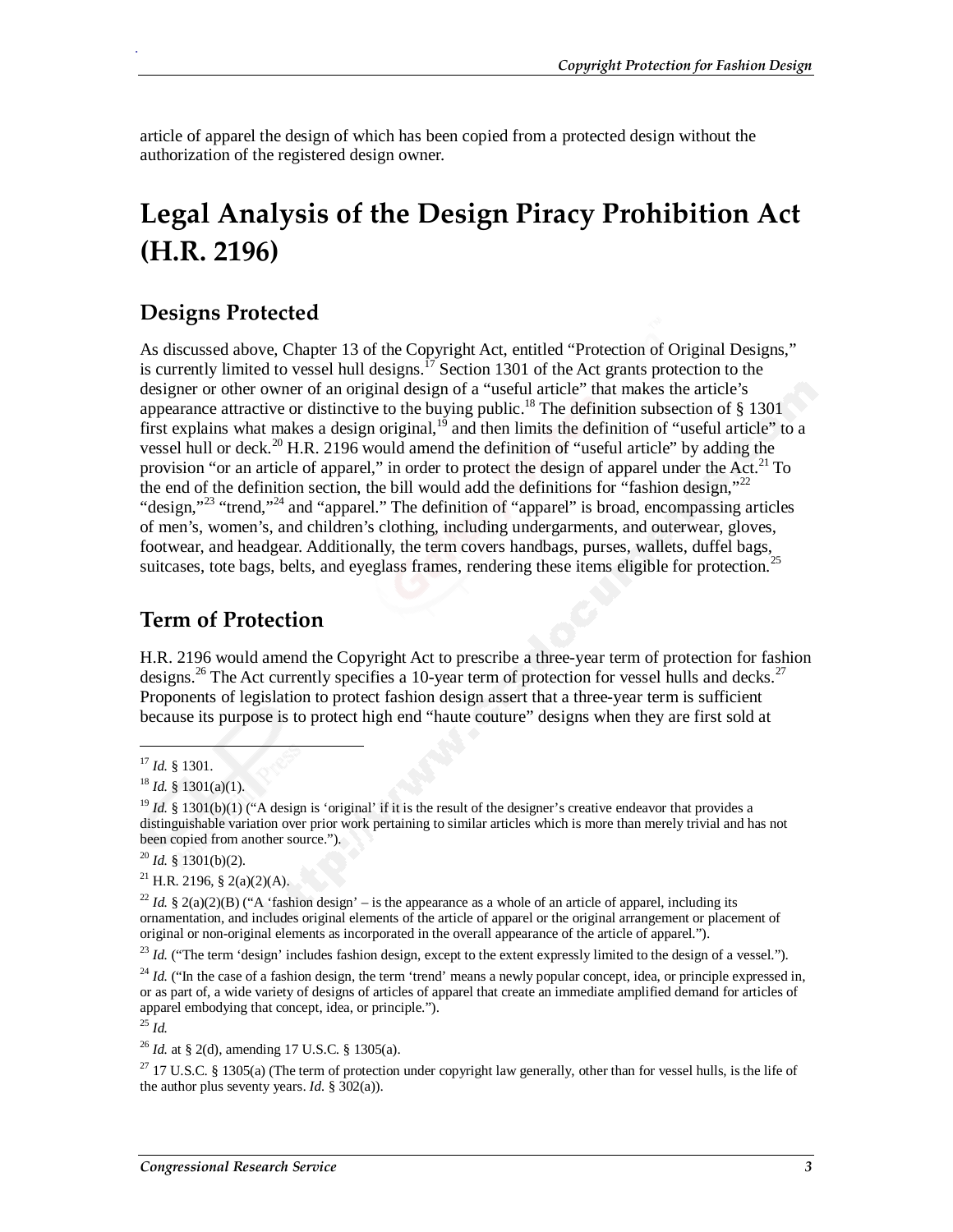expensive prices—a time when the designs could be vulnerable to copies sold at substantially lower prices.<sup>28</sup> Because trends arise and fade quickly, the shorter term is considered a sufficient time period for the designer to have exclusive rights.<sup>29</sup> The 10-year protection for vessel hulls and decks would remain unchanged under the bill.

### **Application for Registration**

Section 1310 of the Copyright Act mandates a two-year time period after a design has been made public during which an application for registration of the design must be filed.<sup>30</sup> The section refers only to registration for vessel hull and deck design protection. H.R. 2196 would add to this section the registration of a fashion design; however, it provides that such an application for registration must be made within a window of six months after the date on which it is first made public by the designer in the United States or a foreign country.<sup>31</sup> The purpose of including a limited registration period "is to require prompt registration of protected designs, which gives notice to the world that design protection is claimed."32 Because the entire term of protection for fashion designs is significantly shorter than that for vessel hulls and decks, a shorter window for registration of fashion designs is deemed necessary.<sup>33</sup> The two-year time frame for vessel hull and deck registration would remain unchanged under the bill.

The bill would require that an application for registration of a fashion design be made to the Register of Copyrights,  $34$  as is currently the procedure for registering a vessel hull or deck design.<sup>35</sup> Furthermore, the legislation would mandate that the Register require a fashion design application to include a brief description of the design for use in the new searchable electronic database that the bill would establish (described in the following section).<sup>36</sup>

#### **Searchable Database for Fashion Designs**

H.R. 2196 would require the Register of Copyrights to establish and maintain a computerized database containing information regarding protected fashion designs.<sup>37</sup> The database is to be searchable electronically and contain among other things contact information of the owners of the fashion designs, the name of the useful article embodying the design, the date the design was first made public, and other information that the Register may require. The database also must contain "a substantially complete visual representation of all fashion designs that have been submitted for

 $\overline{\phantom{a}}$ 

.

<sup>28</sup> *Hearings, supra* footnote 2 (statement of the U.S. Copyright Office).

<sup>&</sup>lt;sup>29</sup> *Id.* (applauding the proponents of the legislation for seeking a modest term of protection that is appropriate for the nature of fashion design).

<sup>30 17</sup> U.S.C. § 1310(a), (b).

 $31$  H.R. 2196, § 2(f)(1).

<sup>&</sup>lt;sup>32</sup> *Hearings, supra* footnote 2 (statement of the U.S. Copyright Office).

<sup>33</sup> *Hearings, supra* footnote 2 (statement of the U.S. Copyright Office) (describing that "a 2-year window [as vessel hulls receive] to register a fashion design that is entitled to protection for only 3 years and that likely is already starting to go 'out of fashion' after 2 years would make registration a relatively meaningless formality").

 $34$  H.R. 2196, §2(f)(3).

<sup>35 17</sup> U.S.C. § 1310(d).

 $36$  H.R. 2196, §2(f)(3).

 $37$  *Id.* § 2(j)(1).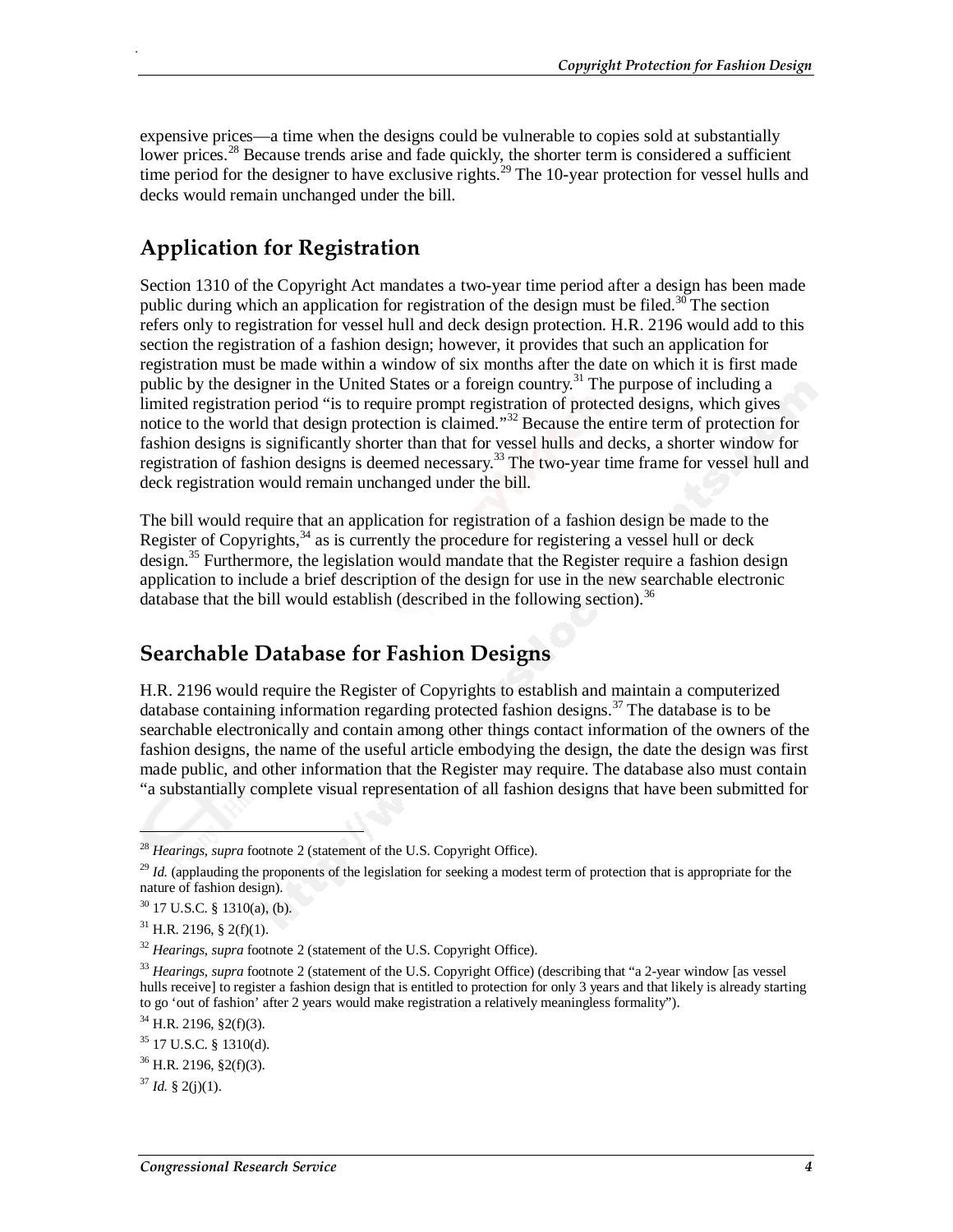registration,"<sup>38</sup> including those that are registered, have been denied registration, have been cancelled, or have expired. Finally, the legislation would require that such database be made available to the public without a fee or other access charge.

#### **Designs Not Subject to Protection**

Section 1302 of the Copyright Act denies protection for a design that is

.

(2) staple or commonplace, such as a standard geometric figure, a familiar symbol, an emblem, or a motif, or another shape, pattern, or configuration which has become standard, common, prevalent, or ordinary;

(3) different from a design excluded by paragraph (2) only in insignificant details or in elements which are variants commonly used in the relevant trades;

(4) dictated solely by a utilitarian function of the article that embodies it; or

(5) embodied in a useful article that was made public by the designer or owner in the United States or a foreign country more than 2 years before the date of the application for registration.

However, § 1303 of the Copyright Act offers protection for a design that uses subject matter excluded from protection under § 1302, "if the design is a substantial revision, adaptation, or rearrangement of such subject matter."<sup>40</sup>

H.R. 2196 would amend § 1302 to make protection unavailable for a fashion design that has been embodied in a useful article that was made public by the designer in the United States or a foreign country more than six months before the date of the application for registration.<sup>41</sup> The bill would amend § 1303 to provide that "The presence or absence of a particular color or colors or of a pictorial or graphic work imprinted on fabric shall not be considered in determining the originality of a fashion design under section 1301 or 1302 or this section or the similarity or absence of similarity of fashion designs in determining infringement under section 1309.<sup>"42</sup>

#### **Infringement**

Section 1309 of the Copyright Act details what constitutes infringement of the design of a useful article.<sup>43</sup> In addition to a violation of any of the design owner's exclusive rights under  $\S$  1308, discussed above, it is also an infringement for a seller or distributor who did not make or import

<u>.</u>

 $(1)$  not original;<sup>39</sup>

<sup>38</sup> *Id.* § 2(j)(1) (adding new 17 U.S.C. § 1333(b)).

 $39$  17 U.S.C. § 1301(b)(1) provides that a design is "original" if it is the result of the designer's creative endeavor that provides a distinguishable variation over prior work pertaining to similar articles which is more than merely trivial and has not been copied from another source.

<sup>40 17</sup> U.S.C. § 1303.

 $41$  H.R. 2196, § 2(b).

 $42$  *Id.* § 2(c).

<sup>43 17</sup> U.S.C. § 1309.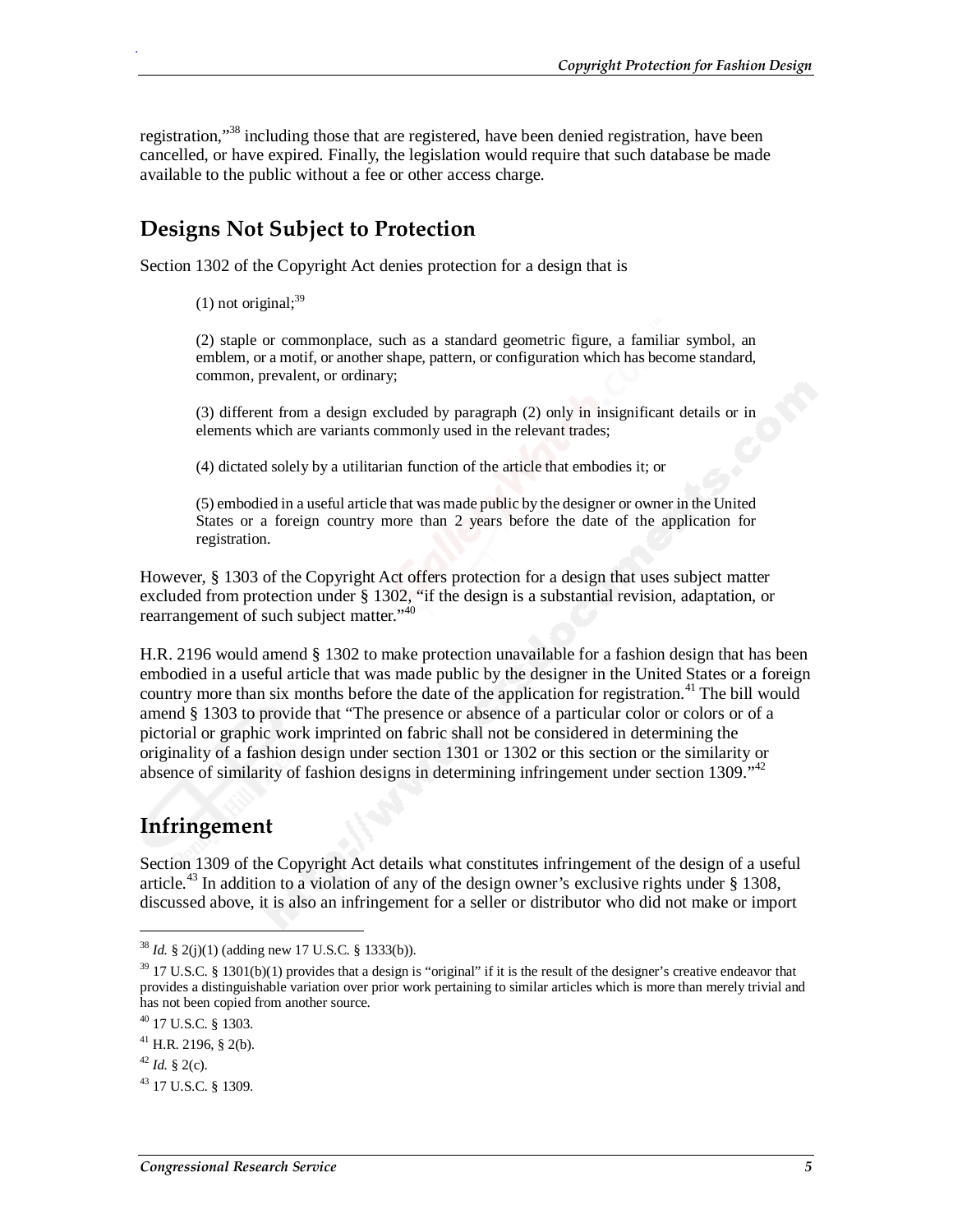an infringing article, to induce or act in collusion to make or import the article.<sup>44</sup> A seller or distributor can also be liable if a design owner asks where the article came from and the seller/distributor refuses or fails to do disclose its source, and orders or reorders the article with the infringing design after being notified by mail that the design is protected.<sup>45</sup> Section 1309 has an exception to infringement liability for acts without knowledge: it is *not* an infringement to make, have made, import, sell, or distribute any article embodying a copied design that was created without knowledge that the design was protected.<sup>46</sup>

H.R. 2196 would narrow the "innocent infringement" exception by amending the language so that it *would* constitute infringement if one did not have actual knowledge but had *reasonable grounds to know* that design protection is claimed.<sup>47</sup> Additionally, the bill would add protection for images of fashion designs as well as for the designs themselves, stipulating that an article is infringing if its design was copied, without the consent of the design owner, from a protected design itself "or from an image thereof."<sup>48</sup> H.R. 2196 would also amend  $\S$  1309 to apply the doctrines of secondary liability to actions for infringement of a design of a useful article.<sup>49</sup> Doing so would codify the doctrines of secondary liability, which are not presently in the Copyright Act but exist in case law.<sup>50</sup> Finally, the bill would change the potential increased damages for infringement that may be imposed "as the court determines to be just" from the current amounts of \$50,000 or \$1 per copy, to  $$250,000$  or \$5 per copy (whichever is greater).<sup>51</sup>

H.R. 2196 would define an "infringing article" to mean any article the design of which has been copied from a protected design, or from an image thereof, without the consent of the owner of the protected design.<sup>52</sup> However, the bill expressly excludes from this definition an illustration or picture of a protected design in an advertisement, book, periodical, newspaper, photograph, broadcast, motion picture, or similar medium.

H.R. 2196 provides several limitations on infringement liability:

• if the allegedly infringing article is original and not closely and substantially  $\sin \theta$ <sup>53</sup> in overall visual appearance to the protected design;

<u>.</u>

.

<sup>50</sup> *See, e.g.,* Sony Corp. of America v. Universal City Studios, Inc., 464 U.S. 417 (1984).

51 17 U.S.C. § 1323(a); H.R. 2196, § 2(g). These values are higher than the maximum statutory damages for copyright infringement, which are between \$750 and \$30,000 per work and up to \$150,000 for willful infringement. 17 U.S.C. § 504.

 $52$  H.R. 2196, § 2(e)(2).

<sup>&</sup>lt;sup>44</sup> *Id.* § 1309(b)(1) (explaining that purchasing or giving an order to purchase an infringing article in the ordinary course of business does not of itself constitute inducement or collusion).

<sup>45</sup> *Id.* § 1309(b)(2). 46 *Id.* § 1309(c).

 $47$  H.R. 2196, § 2(e)(1).

<sup>48</sup> *Id.* § 2(e)(2).

<sup>&</sup>lt;sup>49</sup> *Id.* § 2(e)(3). These doctrines include contributory, vicarious, and induced infringement, and refers generally to the imposition of liability upon those who did not directly infringe, but rather encouraged or benefitted from the infringement in certain circumstances. *See* ROGER E. SCHECHTER AND JOHN R. THOMAS, INTELLECTUAL PROPERTY: THE LAW OF COPYRIGHTS, PATENTS AND TRADEMARKS 188 (2003).

 $53$  The "not closely and substantially similar" language is apparently intended to permit the creation and sale of socalled "inspired-by" designs, as opposed to opportunistic "knockoffs" that are copies or imitations of protected designs. *See* C. Scott Hemphill and Jeannie Suk, *The Squint Test*, Slate.com, May 13, 2009, at http://www.slate.com/id/ 2218281/.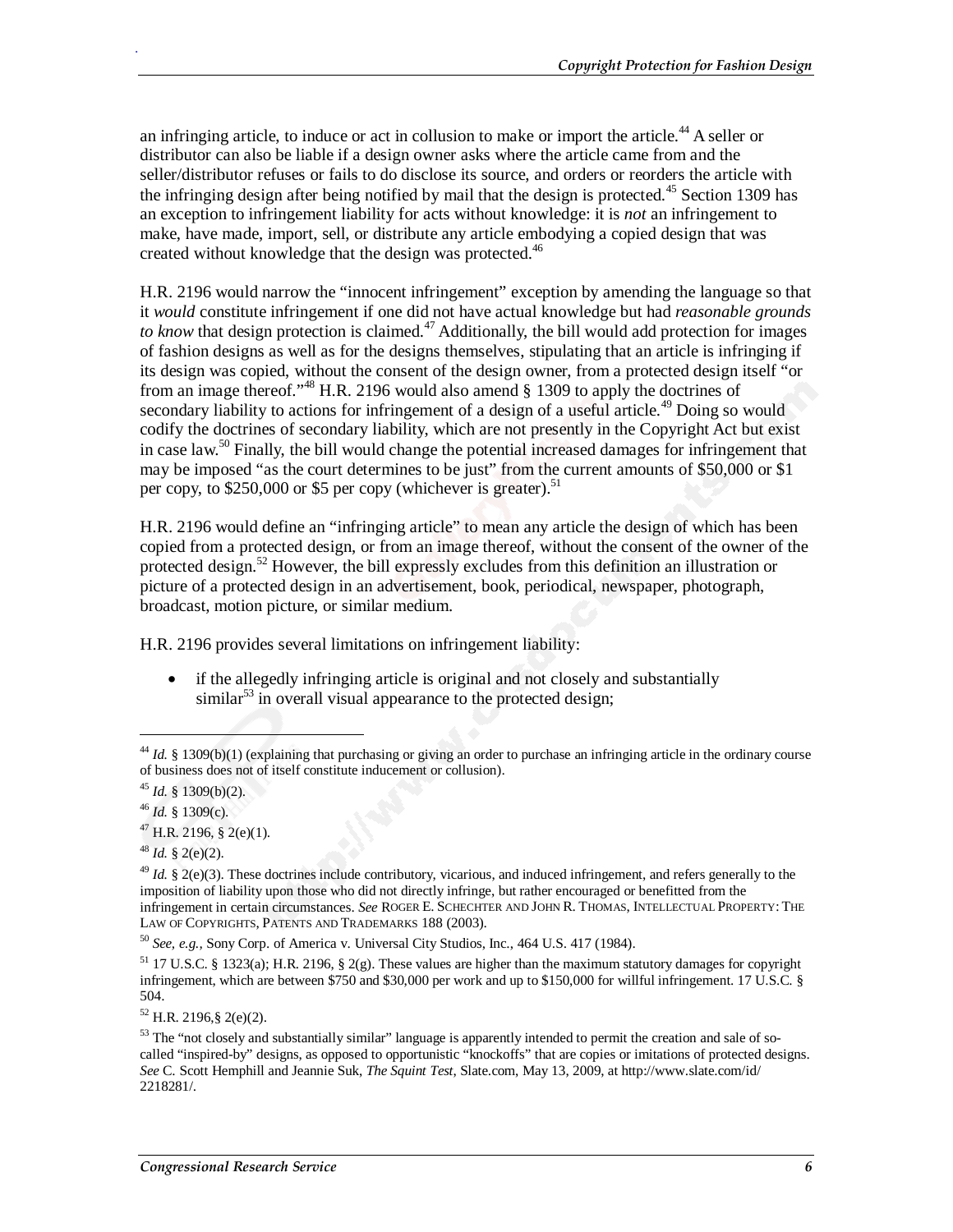- if the allegedly infringing article reflects a trend (defined by the bill as a newly popular concept or idea expressed in a wide variety of designs of apparel that are in immediate demand); or
- if the allegedly infringing article is the result of independent creation.<sup>54</sup>

#### **False Representation Penalties**

Section 1327 of the Copyright Act currently provides the following:

Whoever knowingly makes a false representation materially affecting the rights obtainable under this chapter [17 USCS §§ 1301 et seq.] for the purpose of obtaining registration of a design under this chapter [17 USCS §§ 1301 et seq.] shall pay a penalty of not less than \$ 500 and not more than \$ 1,000, and any rights or privileges that individual may have in the design under this chapter [17 USCS §§ 1301 et seq.] shall be forfeited.

H.R. 2196 would increase the penalty amounts for false representation to a range of not less than \$5,000 and not more than \$10,000.<sup>55</sup>

### **The Protection Debate**

Law professors, government officials, and design industry professionals have expressed diverse viewpoints on the need for and desirability of legislation granting copyright protection to fashion design. Those in favor of protection assert that the copyright law mistakenly views clothing as purely utilitarian in nature, and ignores the possibility that fashion design may be a form of creative expression deserving of protection.<sup>56</sup> Proponents also highlight the effects of modern technology on the ease and speed of copying fashion designs, pointing to the ability for copiers to easily access images of runway photos posted on the Internet.<sup>57</sup> Additionally, emphasis is placed on the particular vulnerability of young designers whose names and logos are not yet recognizable in the marketplace, and have difficulty promoting their work when it is quickly copied by established competitors.<sup>58</sup> Supporters of the legislation also point to the protection granted to fashion design in other areas of the world.<sup>59</sup>

Those against offering copyright protection for fashion design generally point to the success of the marketplace as it is and note that copying is an integral and accepted part of the fashion industry.<sup>60</sup> They claim that such interference into the fashion market would be harmful because of

1

.

 $54$  H.R. 2196, § 2(e)(2).

<sup>55</sup> *Id.* § 2(h).

<sup>56</sup> *Hearings, supra* footnote 2 (statement of Susan Scafidi, Associate Professor of Law, Southern Methodist University) (arguing that "designers are engaged in the creation of original works").

<sup>&</sup>lt;sup>57</sup> *Id.* (asserting that "high quality digital photos of a runway look can be uploaded to the Internet and sent to copyists anywhere in the world even before the show is finished").

<sup>&</sup>lt;sup>58</sup> *Id.* (stating that younger designers "cannot simply rely on reputation or trademark protection to make up for the absence of copyright").

<sup>59</sup> *Id.* (noting that France has strong copyright protection for fashion design).

<sup>60</sup> *See, e.g., Hearings*, *supra* footnote 2 (statement of David Wolfe, Creative Director, Doneger Creative Services) ("The absence of copyright in fashion frees designers to incorporate popular and reemerging styles into their own lines without restricting themselves for fear of infringement, thus facilitating the growth of new trends.").